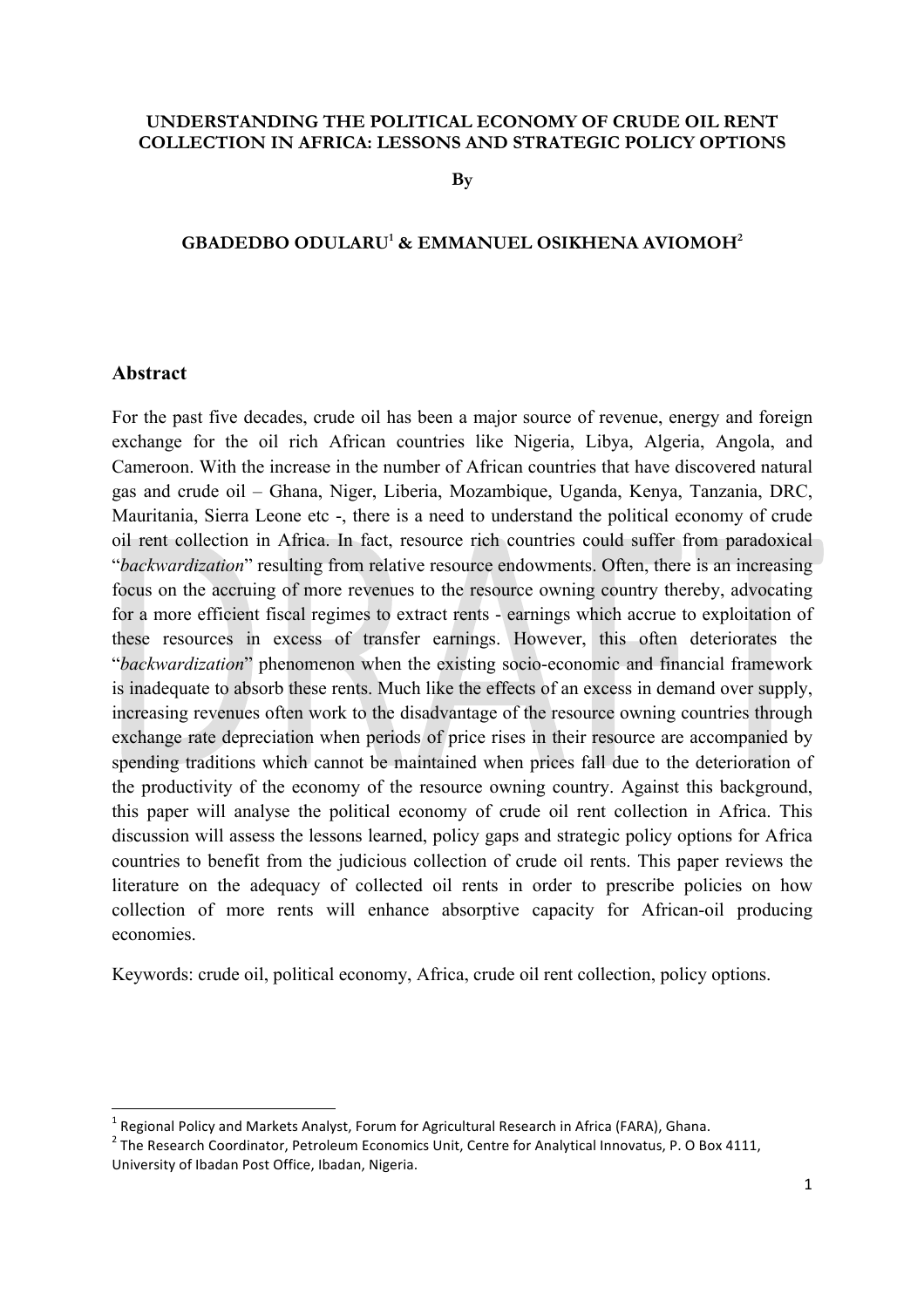# **UNDERSTANDING THE POLITICAL ECONOMY OF CRUDE OIL RENT COLLECTION IN AFRICA: LESSONS AND STRATEGIC POLICY OPTIONS**

#### **1.0 Introduction**

According to African Economic Outlook 2013, Africa's agricultural and oil economies could contribute significantly to economic transformation and improved household incomes. Agriculture and the crude oil sectors have significant roles to play in improving national and regional wealth, raising the risks and challenges being faced by each sector. Agricultural as well as the oil sectors portend bright and promising political and socio-economic prospects, confirming its healthy resilience to internal and external shocks and its role as a growth pole in an ailing global economy. It is indeed a real opportunity for African economies, individually, and collectively to promote economic transformation an to address poverty, inequality and youth unemployment by capitalizing on their resource endowments and high international commodity prices, as well as changes in how global production processes are organized. Currently, Africa's growth is characterised by insufficient poverty reduction, persisting unemployment, increased income inequalities and political tyrannism. It is these unsavoury characteristics of growth, integral to why resource rich African economies are plagued with a resource curse that the new transformation proposed in this work attempts to eradicate – providing a road map to doing so, in essence.

More so, with regard to these challenges, increasing number of oil-producing African countries might experience '*backwardization*' based on the relative abundance of such minerals in a phenomenon known as a "resource curse", as stated earlier (Bjorvatv & Selvik, 2008; Sachs & Warner, 2001; Klare 2002). This "*backwardization*" is especially prominent in mineral resources such as petroleum which has relatively high geographic concentration properties (Busby, Isham, Prichett, & Woolcock, 2003). Furthermore, amidst weak institutions, the "*curse*" can present more impediments to the growth of a country (Mehlum, Moene, & Torvik, 2006a, 2006b). Therefore, it is logical that the impact of these natural resource have many consequences as to the degree of economic efficiency and distributional equity prevalent in a country (Cairns, 1982). As such, it is imperative that these resources be considered by African Governments in fiscal policies and national development plans aimed at advancing the welfare of the people (Hughes 1975).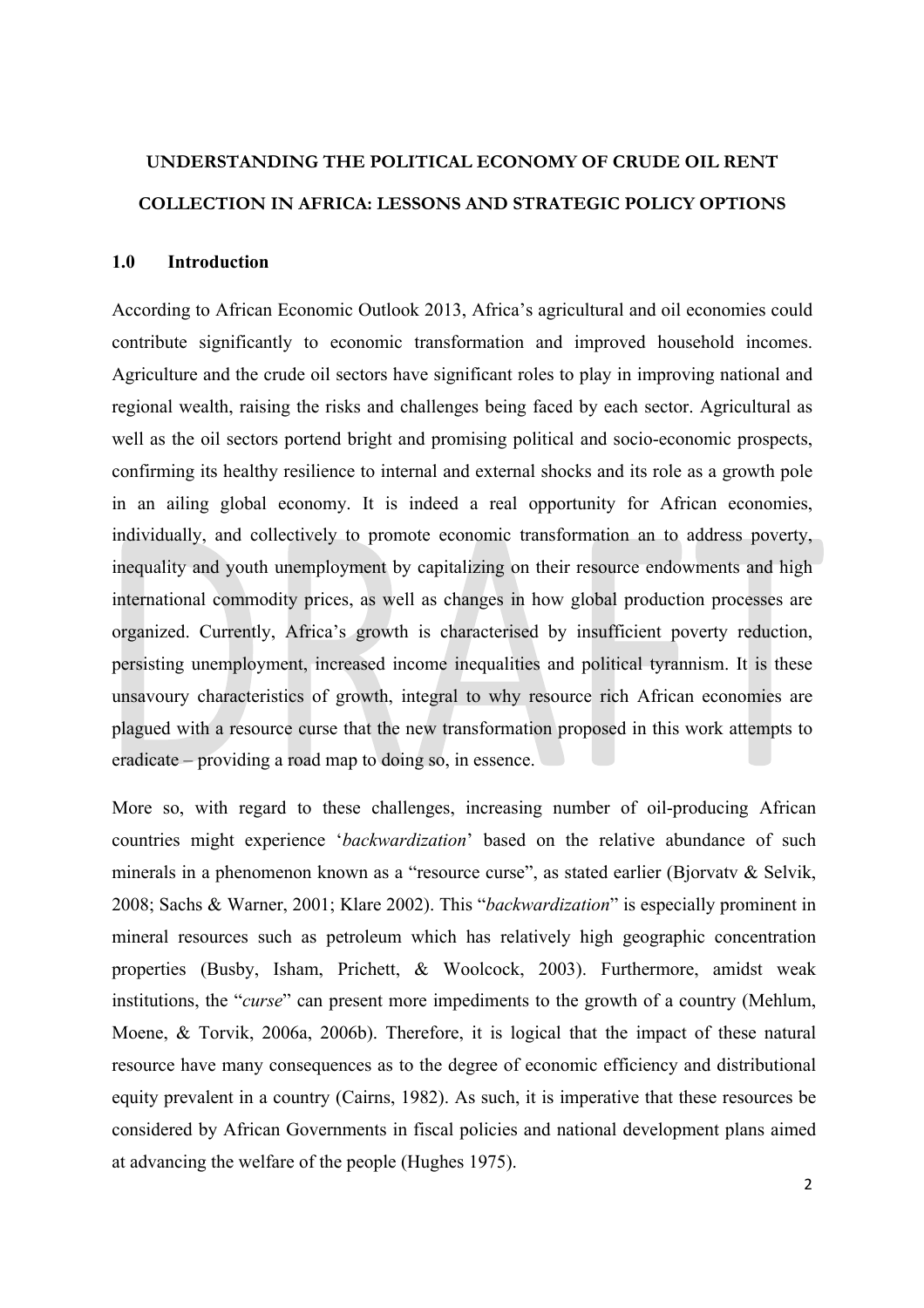Another phenomenon is the occurrence of economic rents<sup>3</sup>. Apart from the normal strategic importance of these resources, the occurrence of Ricardian (resource) rents and monopoly rent in cases of oligopolies and monopolies warrant and justify the extractive industrial policies of the resource owning sovereignty since these rents are typically returns which accrue to the exploitation activities of these resources which are inelastic in supply (Hughes 1975, Cairns 1982). The most important consideration, however, is the absorptive capacity of the extracting country 4 .

In fact, rent collection activities in isolation of the consideration of absorptive capacity have high potentials of giving rise to rent-seeking activities, resource curse and slow convergence of inter-regional development, leading to the reinforcement of factors contributing to general economic decline. Examples include the frustrated savings and impeded resource exploitation activities due to lack of social cohesion. Thus, **following the attainment of an adequate level of absorptive capacity, policies aimed at extracting rents ideally should then be structured so as not to distort the supply of investments needed to exploit resources**. It is at this point that the distinction of Quasi-rents from 'real' Ricardian rents becomes more important. Other forms of distortions exclusive of a drop in the supply of investments, and which might take the form of premature field abandonment by investing companies, include over-investment (or 'gold-plating) and transfer pricing which are made easy by the prevalence of a climate embodied in uncertainty (Wessel, 1967; Kemp, 1992) – in terms of an appropriate 'risk-adjusted' return rate (Cairns, 1982) and competitive market prices of tradable inputs (Hughes, 1975).

Against this background, the purpose of this study is essentially to highlight the need for the linkage of rent collection activities to the absorptive capacity and to utilize this as a policy lesson for other newly developed oil countries in Africa, and the strategic role to be played by the African Governments in the adoption of fiscal tools of rent extraction, monitoring and compliance.

### **1.1 The Problem Statement**

<u> 1989 - Jan Samuel Barbara, margaret e</u>

<sup>&</sup>lt;sup>3</sup> Economic rents can be defined as returns which accrue to a factor of production/economic resource in inelastic supply over its supply price (Wessel, 1967; Kemp, 1992).

Absorptive capacity essentially refers to the ability of the resource owing country to put the collected rents to good use. It determines the appropriateness and/or adequacy of the level of rent extraction.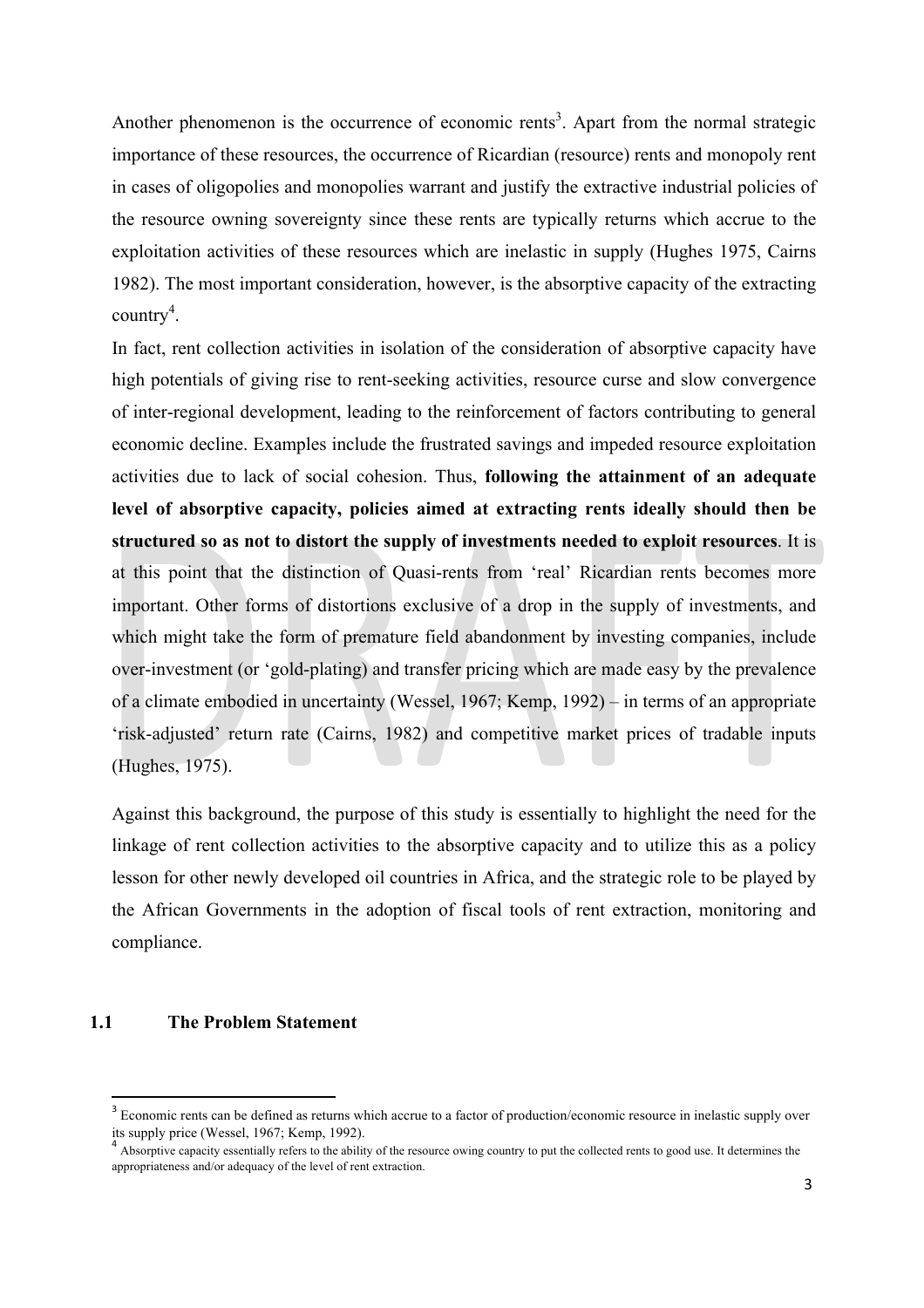African countries have continued to experience some growth over the past two decades, in addition to the discovery of crude oil and other strategic mineral resources. However, poverty is still quite high and governance institutions are still very weak in order to strengthen the capacity of the economy to manage the oil wealth and agricultural booms in an accountable and transparent manner. Thus the oil mineral economies still find it difficult to reduce poverty, hunger and malnutrition, thereby, placing strong pressure on these countries not only to continue to grow fast but also to target and attain a poverty –reducing impacts Odularu, 2008).. In other to strengthen the institutions and governance for transparency, the glaring mismatch between oil rent collection from the absorptive capacity in Africa, presents a great challenge considering the optimal tools / combination of tools for non-distorting extraction of economic rents. The increasingly wide mismatch between rent collected and absorptive capacity presents a great challenge considering that the optimal tools/combination of tools for non-distorting extraction of economic rents have many inherent problems with respect to their applicability which are exacerbated by uncertainty. As such, the application of the definition of economic rents to the petroleum industry is made more difficult by the occurrence of price volatility in the petroleum industry; migration of costs (developmental, operating, administration and compliance) which will vary between fields with different geographic and quality characteristics (Hughes, 1975); the nature of resource rent ownership (like the Canadian federal and provincial setup – without addressing land owner issues); the nonrenewable nature of petroleum deposits (Kemp, 1992) and, market imperfections, just to name a few. The nature and magnitude of opportunity costs which forms a conceptual basis for the capturing of economic rents also presents arguments as to the justification of absorptive capacity most especially in oil-rich and producing African countries (Aviomoh, 2010; Aviomoh, Odularu & Kasim, 2013)..

# **1.2 Objective of the Study**

This work thus aims to:

- $\triangleright$  Develop a framework for assessing the adequacy or optimality of existing rentcollection mechanisms in selected economies;
- $\triangleright$  Establishing a strong Argument with regard to Absorptive Capacity considerations and resource rent extraction as a means of avoiding or ameliorating the existence of a resource curse;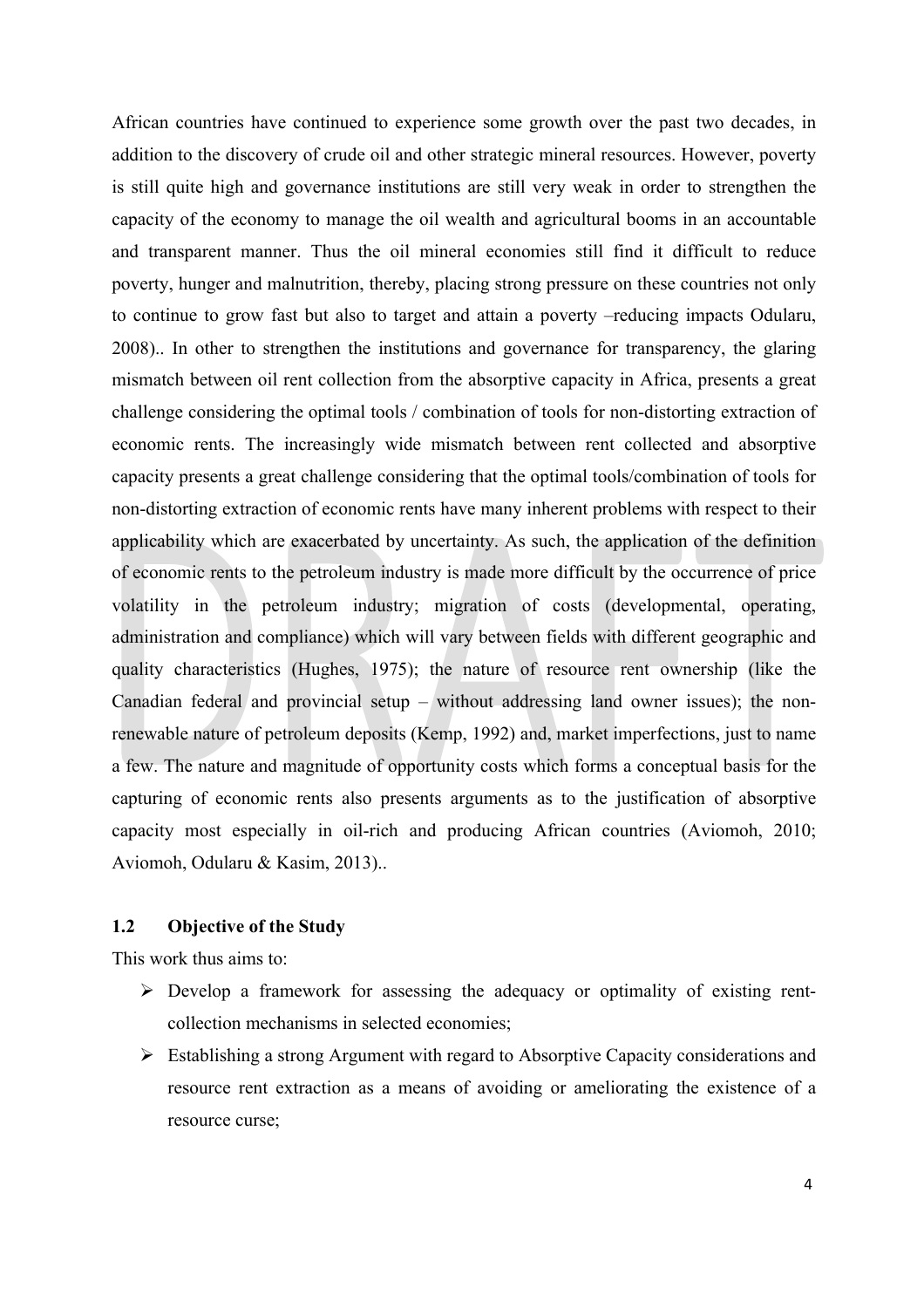- $\triangleright$  Examining the progression of from resource discovery to curse in a typical country Nigeria; and
- $\triangleright$  Developing a strong, workable framework for battling the presence of a resource curse in contemporary times and Less Developed Countries (LDC's) via the utilization of a strategic combination of already existing (International) Initiatives. This will include schemes constructed specifically to take advantage of Africa's increasingly improving growth indices, allowing for greater potential for increased inclusive growth cum development, inequality reduction and International Partnership with resource rich (African) economies.

#### **1.3 Some stylized fact about oil sector in Africa**

The UNCTAD World Investment Report 2012 – Oil and gas producing countries continue to see growth and good prospects for future investments. As reflected in the FDI composition of top recipient countries, investment in extractive industries remains the most important driver of FDI to African countries such as Democratic Republic of the Congo, Mauritania, Mozambique and Uganda. Of investments channelled to the two major oil-producing countries of the West African region, FDI to Ghana remained stable at USD3.3 billion, but inflows to Nigeria declined by 21 per cent to USD7.0 billion, accounting for much of the diminished flows to the region. In addition, natural resources continue to attract investment from mining transnational corporations (TNCs). For example, significant FDI was targeted at the expansion of copper cobalt Tenke Fungurume mine (Democratic Republic of Congo). Further, inflows to Mozamibique, for example, doubled to USD5.2 billion, attracted by the country's huge offshore gas deposits. The point has to be emphasized that natural resources are still the mainstay of FDI flows in Africa, though FDI in consumer-oriented manufacturing and services is beginning to climb, reflecting the growing purchasing power of Africa's emerging middle class. However, with the increasing discovery of crude oil in selected African countries, the inflow of FDI to these emerging sectors are greenfield investments (investment in businesses or economic sectors that are new to a given recipient country).

The discovered gas reserved in the United Republic of Tanzania and oil fields in Uganda drew increased FDI to East Africa. Consequently, East African FDI inflows expanded from USD4.5billion in 2011 to 6.3 billion in 2012. Examining Africa's physical trade balances (PTBs) – defined as imports minus exports, and which is a reflection of its endowment, production and consumption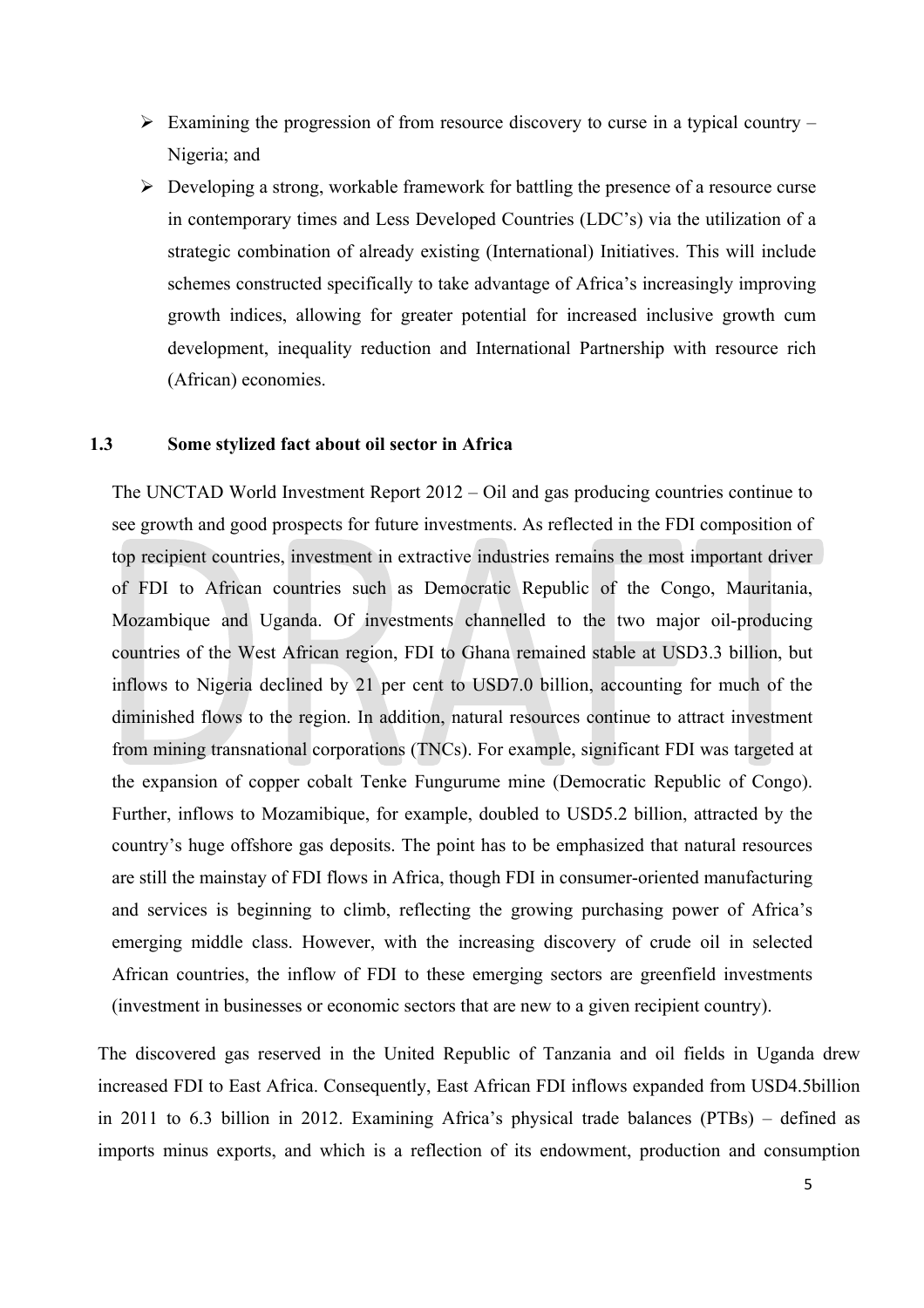structure, Africa accounts for about 10 per cent of the global oil reserves. Its share of world's production of oil is 12% and the main African countries are Nigeria, Angola, Algeria and Libya.

#### **2.0 Petroleum Exploitation and Economic Development: Review of Relevant Literature**

This section seeks to derive a conclusion as to the concept – absorptive capacity – which links petroleum/resource exploitation to economic progress through a set of logically consistent propositions directly culled from Helen Hughes' 1975 work on Economic rents. As such, given the non-renewable characteristic of petroleum resources Hughes (1975: p815) states that:

> *"At a given time the opportunity cost of the resource rent (and the monopolistic rent in a non-competitive market) which could accrue from a mineral deposit is the discounted gain which would be earned if the mineral could be exploited in the future and all rents would then accrue to the mineral owning country. Thus, any shortfall in the rents accruing to the country is equivalent to the loss of a wasting asset from which the country could benefit in the future. This opportunity cost would only be zero if it were certain that the minerals would not have been discovered and exploited in the future, or if they would not have received any of the rent under any circumstances of exploitation. Under all other conditions the opportunity cost of the rent is positive. Thus, (ceteris Paribus) it would not pay a country to exploit a mineral deposit until it could negotiate a position in which all the resource rent (and the maximum of the monopolistic rent that could be extracted) would accrue to it."………………………………………...***[Proposition/Prop. I]**

Though in respect to pricing, Kemp (1992:p104) agrees with this view stating that governments should optimize benefits from resources exploitation by making sure opportunity costs are reflected. But, in the realistic default of the *Ceteris Paribus* assumption and the inherent costs from waiting, other conditions have to be considered. These conditions include: the migration of prices of mineral resources which tend to be positively related to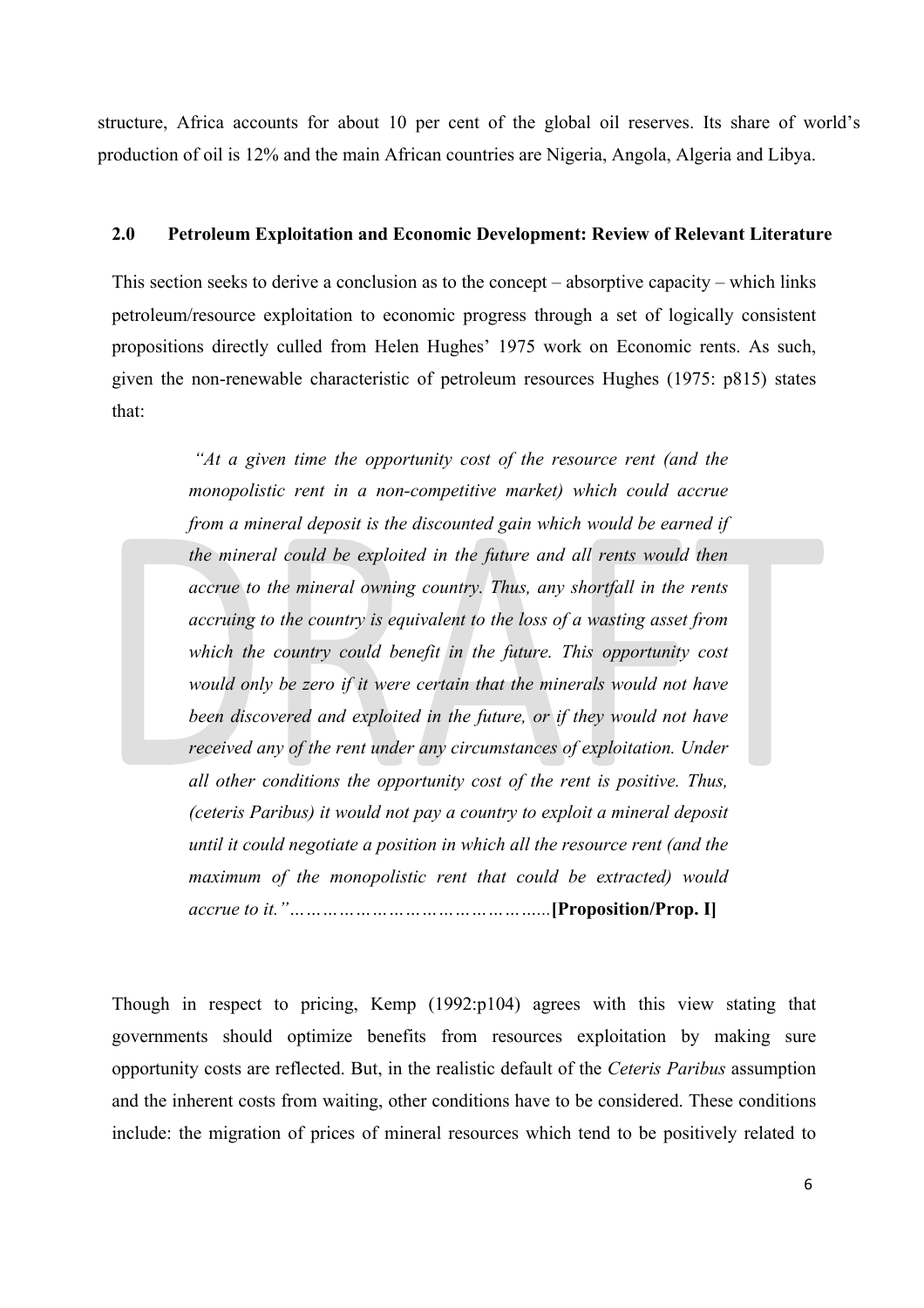rising living standards; and, the absorptive capacity of the resource owning country (Hughes 1975:; Kemp 1992: 104). According to Hughs (1975), absorptive capacity might be negligible in small mineral-rich countries depending on the likelihood of increase in prices or rents relative to returns from foreign investments in which returns from mineral exploitation could be made if exploitation took place immediately. However, the decision for future versus immediate exploitation further depends on inflation in industrialized (oil importing) countries, willingness to become host to large foreign investment, adjustment capacity of international financial markets and the level of real interest rates. In the event of high oligopolistic prices and resulting exploitation of petroleum in the immediate, leading to an encouragement of substitutes which will erode future rents, current earnings no matter how small would be optimal (Hughes, 1975). Absorptive capacity does have greater implications to timing of petroleum exploitation for most mineral owning countries such as Nigeria.

Absorptive capacity is also a very important consideration as it appeals to the concept of sustainable development. According to Hughes (1975:p.816)

> *"the principal benefits of a mining project are likely to accrue from the stream of income to local material and service inputs and factors of production, from the local multiplier effects of indigenous and foreign incomes generated by the project, favourable net balance-ofpayment effects, and the increase in government revenues through the collection of resource and monopoly rents, taxes on personal incomes and profits, and indirect taxes on transactions generated by the project. Future returns on the investment of such incomes must also be taken into account. The improvement of technology and skills directly and indirectly associated with a particular mineral development is also likely to benefit the economy, at least in the long run. All such payments and subsequent investments from them in the local economy will be affected by the level of overall development in the local economy."…………………………………………………………***[Prop. II]**

In largely underdeveloped economies; where the bulk of tradable inputs, technology, and management are provided by transnational companies with little local participation or ownership; local inflow of income and multiplier effects are likely to be limited. Such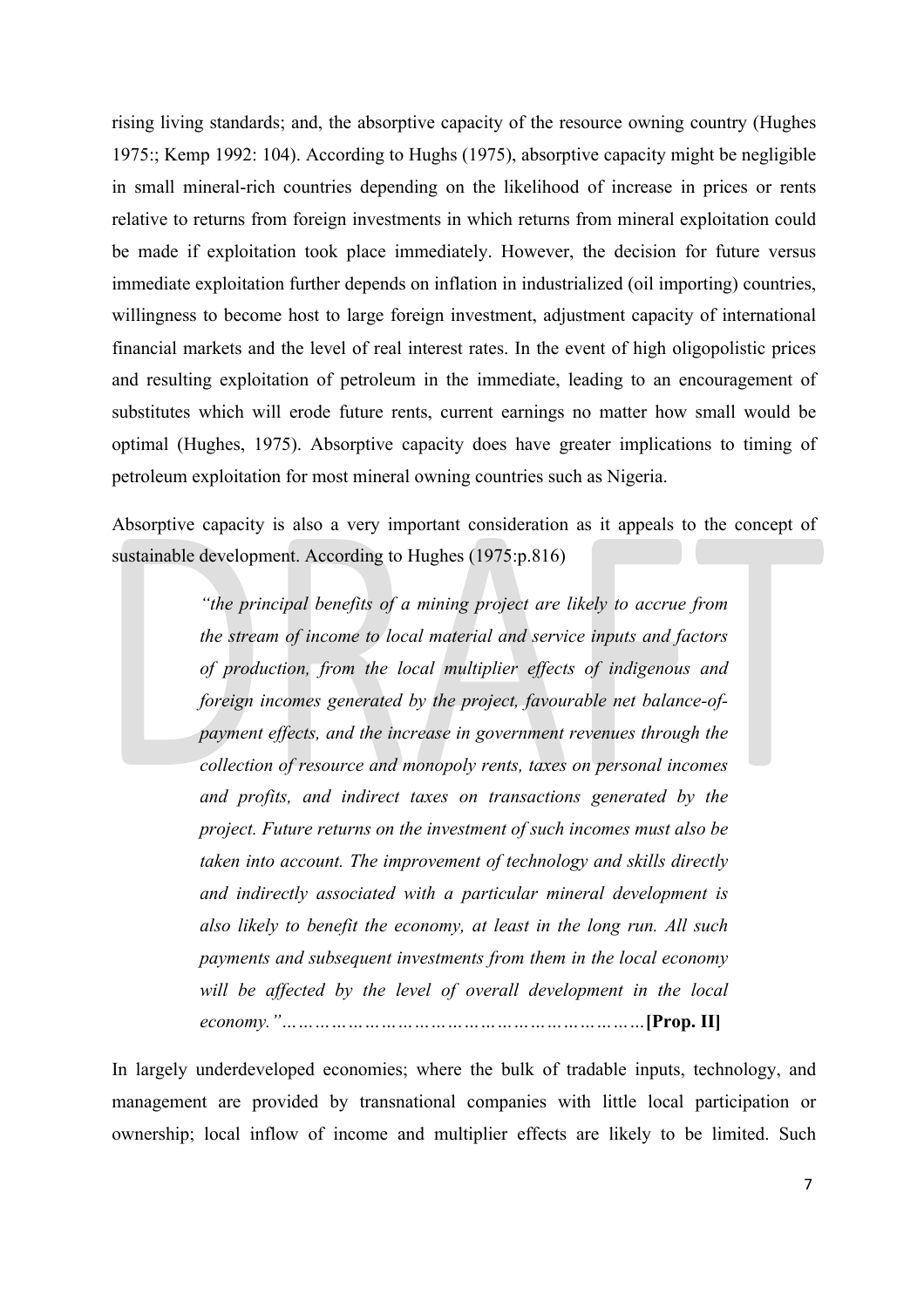payments will tend to increase as more local input becomes more available through development. In short,

> *"the availability of local inputs and the extent of local participation in labour, management and entrepreneurship and the share of rents and incomes collected by the government, will affect the net contribution that a mineral project will make to government revenues and to the balance of payment over time." ………………………………..***[Prop. III]**

The costs of mineral exploitation, in terms of bidding away skills from other economic activity will be reduced with economic development. Other negative externalities which will be reduced with economic development include the extent of foreign investment which has political and direct costs (Hughes 1975:p.816).

Macro-economically, income flows and rents from mineral exploitation will provide funds necessary for development in both private and public sectors. This potential is greatly diminished by the bottlenecks created by entrepreneurial, manpower, administrative and physical infrastructure inadequacies in less developed countries. In support of the foregoing, Bjorvaty & Selvik,  $(2008)$  show that the quality of a country's institutions determines its ability to transform resource wealth into economic development. Countries with weak institutions tend to display a strong negative growth effect (Mehlum, Moene, & Torvik, 2006a, 2006b). But, there appears to also be dual-causality between natural resource wealth and quality of institutions where characterized by the possibility of a negative effect of natural resource wealth on institutions (Bulte, Damania, & Deacon, 2005). Absorptive capacity, thus, presents a strong argument in consideration of rent collection and the activities which command the existence of rents themselves. Also in line with the opportunity cost argument presented by Hughes (1975: p815) *proposition I*, the absorptive capacity will determine to what extent present exploitation activities are preferred to future and vice versa.

#### **2.1 Mineral Policy Options and absorptive capacity**

Mineral policy options encompass more sophisticated tools than ordinary regulatory exploration lease arrangements and the application of royalties and export taxes. Currently,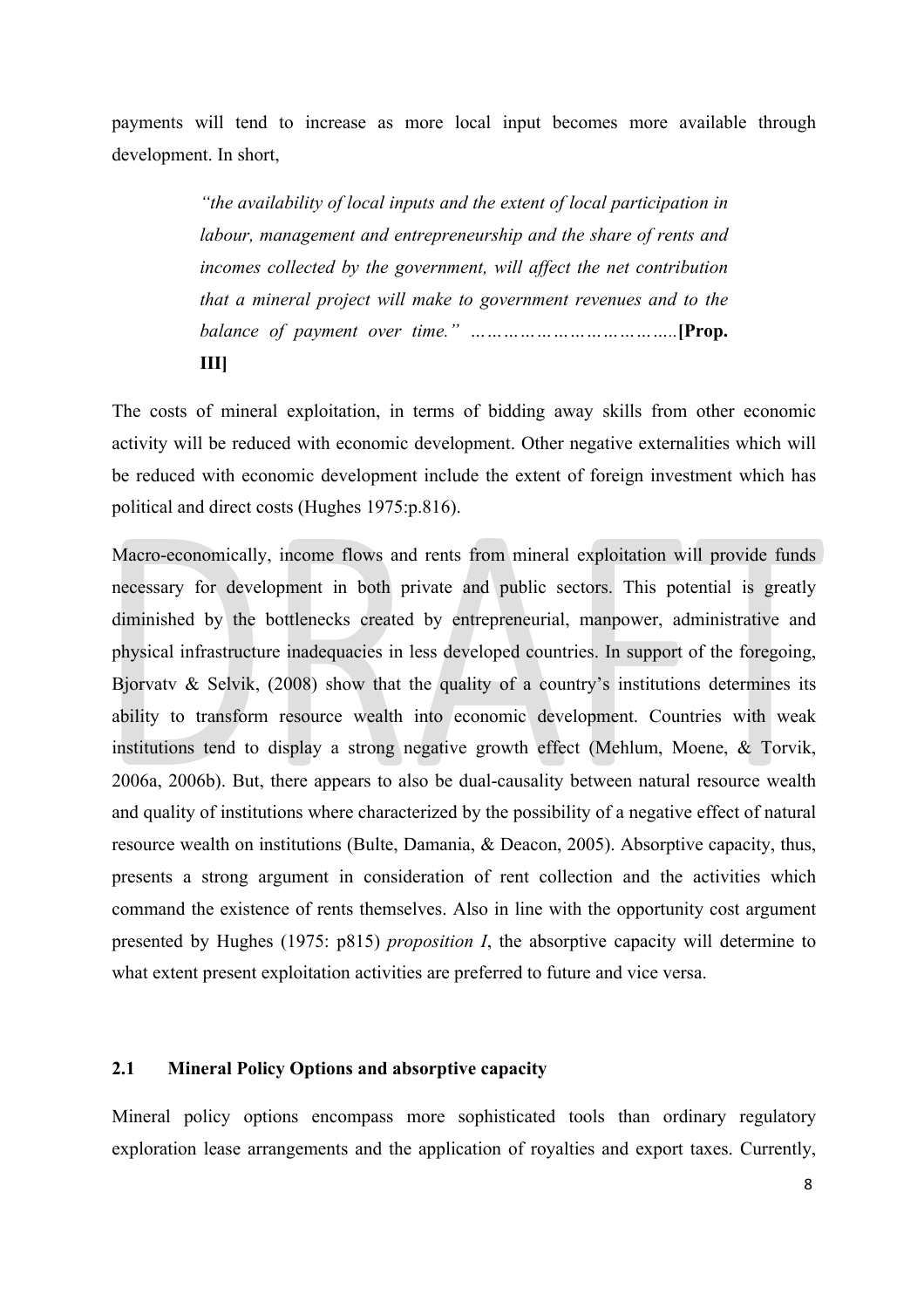more sophisticated range of mineral policy options abound to enhance the equitable distribution of gains to parties involved in exploitation activities. The extent of these sophistications should, necessarily, be determined while paying attention to the possible tradeoff between complexity and applicability. Applicability should then be considered in light of the country's *economic, social and political preferences, its planning and administrative capacity, and its entrepreneurial and capital resources*. Mineral policy options may address a wide variety of subjects involved with oil exploitation including exploration policies; royalties; export taxes; income taxes; tax exemptions; accelerated depreciation; depletion allowances; resource taxes; production sharing contracts; the renegotiation of contractual agreements; local participation; national ownership of mineral exploiting corporations; infrastructure costs; employment of local staff, wage issues and local multiplier effects; mineral processing; international buffer shocks; resource cartels; and the consumers' interests. One primary relationship suitable to be ascribed primary importance is the relationship between the countries level of development and its mineral policies (Hughes, 1975). This relationship essentially summarizes the optimal levels which subjects relating to mineral exploitation should assume.

Here again, one can see the predominance of the argument of absorptive capacity. In terms of exploration policies, *the ability to put forward highly rewarding schemes would depend to what extent the resource owning country can show knowledge of resources* (Hughes, 1975). This is enabled by the availability of *geographical survey institutions with adequate experience, staff and finances to provide necessary information to stimulate commercial exploration of minerals*. These institutions will also serve as *mechanisms to improve monitoring of transnational institutions involved in the exploitation of petroleum deposits by the efficient collection and collation of general geological data* such companies accumulate. In Nigeria's case, this is done primarily by the Nigerian National Petroleum Corporation (NNPC) and its subsidiaries. On this footing, *resource owning countries would assume a better bargaining position in the determination of exploitation conditions and thus control: the way exploration leases are granted, the extent of local participation, and the sources of finance (including the establishment of a revolving fund replenished from exploitation rents and profits accrued from successful exploration)*. Based on adequate information, the need for incentives – such as subsidies, tax exemptions, accelerated depreciation, and depletion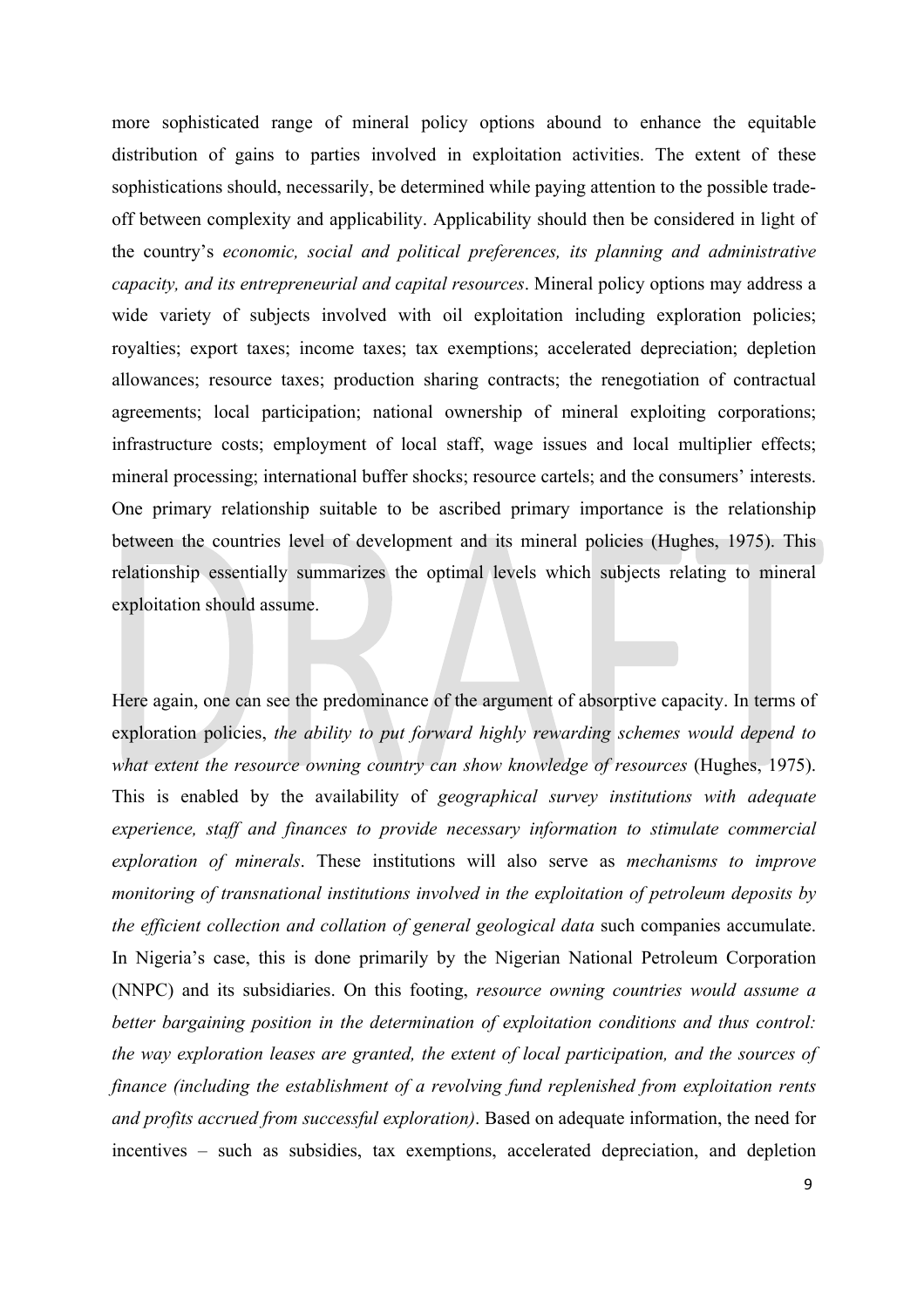allowances - prior to and during exploitation activities can be more accurately determined. Moreover, the combination of the availability of the above stated geological survey institutions, a well-*educated workforce* capable with *necessary technical and managerial expertise* with control over the level of local participation will enhance the ability of the resource owning country to *assess cost and pricing conditions applicable to the transnational companies* and, thus, help in an *approximately more accurate determination of applicable extraction rates*. Then, given a level of *infrastructural adequacy*, argument for the location of mineral processing constructs in the resource owning country can be more vigorously put forward. The state of all such factors will determine possibility of the nationalization of mineral exploiting corporations, international buffer shocks and resource cartels with varying results for the interests of parties associated with resource exploitation in terms of degrees to which resource (or monopolistic) rents can be appropriated (Hughes, 1975).

Complementary to the foregoing, Kemp (1992) puts forward situations favourable to the resource owning country during the exploration, production, field development and relinquishment stages. Notably, government imperatives deviate significantly from investor preferences in almost all bargaining stages and bargaining power (dependent on above mentioned factors) as afore mentioned in Hughes (1975) will enhance welfare creating ability of Government. In this direction, Kemp (1992) stipulates certain directives which should guide disposal of petroleum and the security of domestic supply adding that the *local ability to process the extracted mineral deposit* is essential in determining the ease at which investing companies dispose of oil and export hard currency. The local ability to refine such mineral deposits would ensure the security of supply to the domestic market and the avoidance of short-term disruptions. In further considerations of citizen welfare, Kemp (1992) advocates as optimal the pricing of mineral (petroleum) to reflect its full values to the economy – its market value/market price – instead of price Incentives to control prices coming in the form of anti-inflationary measures, social welfare protection and assistance to petroleum dependent industries. Kemp *(Op. cit.)* suggests that rather than domestic pricing, benefits from production are better obtained through tax revenues while poor consumers are best helped through direct financial assistance. Care should also be taken in the substitution of local elements for alternatives. When local contracts can supply a standard value to exploitation activities, then, they are better employed but only up to the point when the costs associated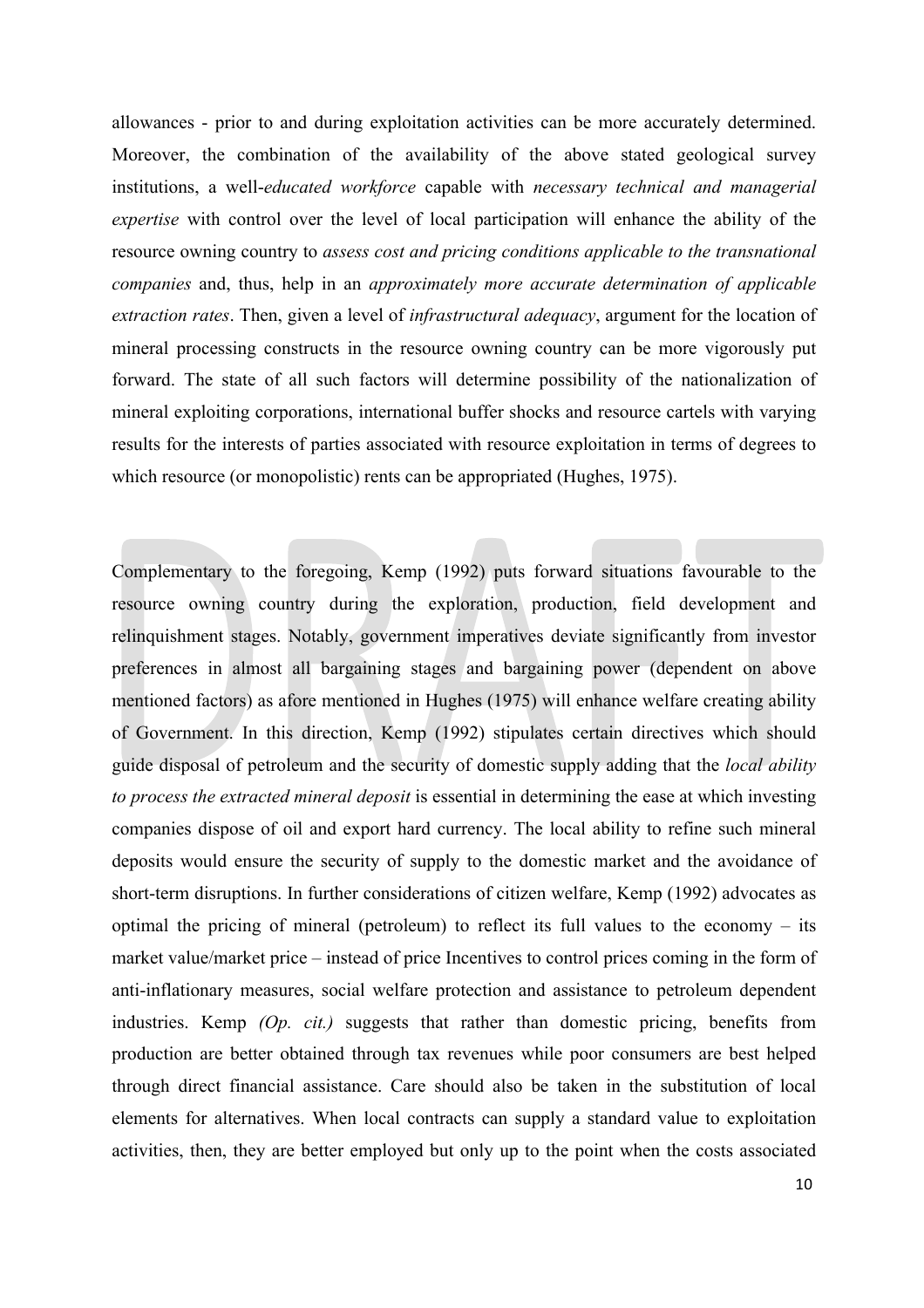with enforced preferential treatments for local suppliers in terms of reduced profits and, by implication, taxes do not outweigh the benefits. This is in consideration of the resulting costs in the form of operational difficulties such as the foregone benefits of current operation as training takes a while – apart from the explicit costs of training new labour and the replacement of existing (Hughes, 1975). One peculiar problem which can arise from the importation of foreign labour is the creation of an "Elite" of highly paid mineral workers and, by implication, the segmentation of a working class. This can lead to serious long-term development problems.

#### **3.0 Conclusion and Policy Recommendations**

#### **3.1 Introduction**

Countries do not have to be resource rich to be competitive, but rather good policies and exemplary leadership are crucial. For instance, Switzerland and Singapore, top 2013 Global competitiveness index, are countries without natural resources. To situate this within Africa, Rwanda is wisely investing in infrastructure project, including environmentally sound ones like a coming geothermal energy plant. Rwanda is one of the fastest growing economies on the continent, despite the fact that it does not have significant mineral deposits and is landlocked; deep in the green heart of Africa, hundreds of miles from the sea.

At the ECA Eighth African Development Forum on Governing and Harnessing Natural Resources for Africa's Development, during the roundtable on '*mineral resources for Africa's development: anchoring a new vision',* it was emphasised that Africa should have a vision that dispels the misconceived nation that links Africa with the resource curse.' In fact, resources are a blessing rather than a curse for Africa. It is possible for Africa to judiciously utilize its natural resources efficiently and with minimal negative environmental impact.

Oil, gas and mineral resources should help to create value and retain economies. So there is a need to establish more productive linkages in the extractive industries so that host countries can capture some of the value created by the industries. Such linkages will positively contribute to building domestic productive capacities through the development of human capital, skills and technology.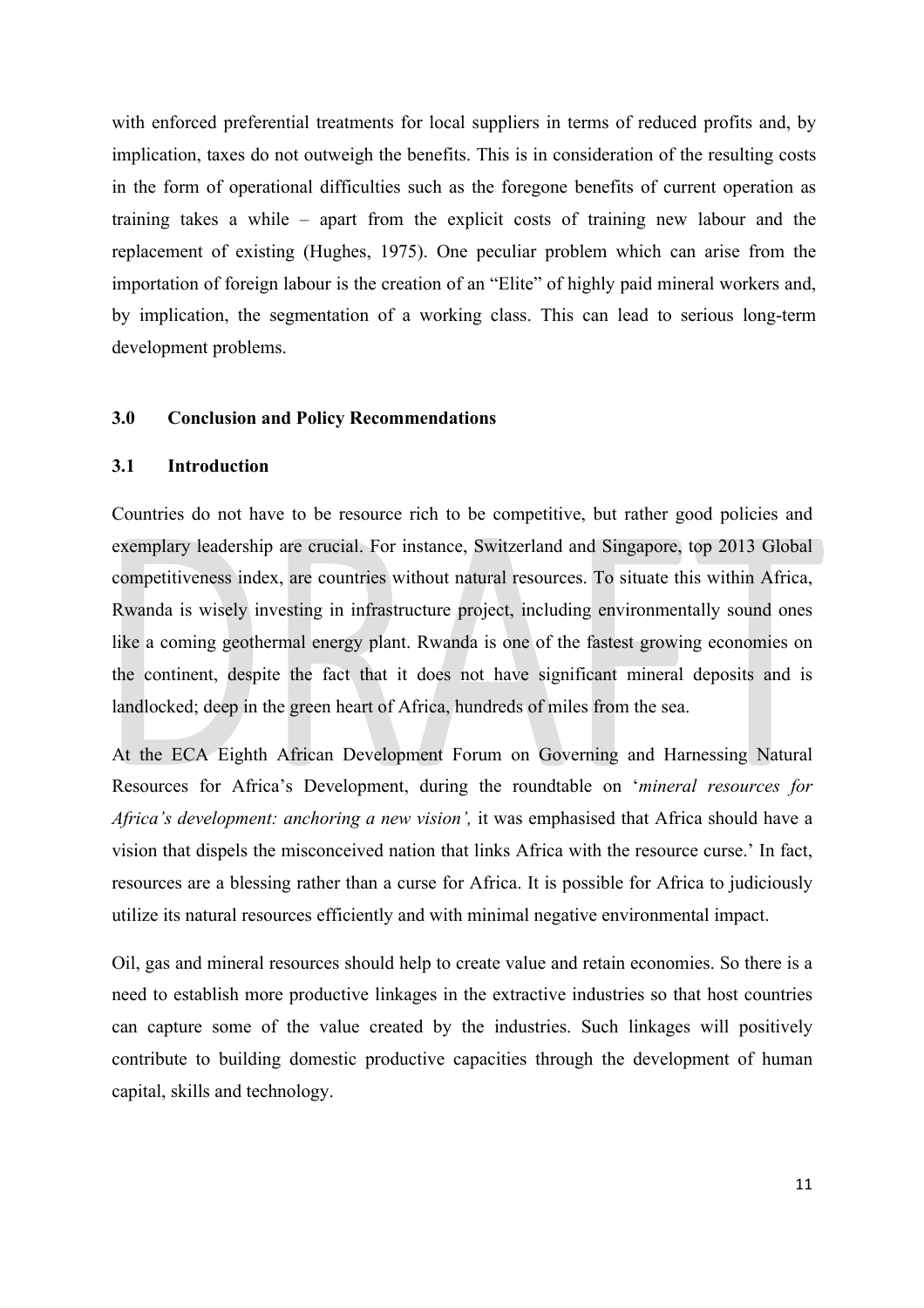Thus, Africa, should further tap into its natural resources wealth to accelerate the pace of growth and ensure the process benefits ordinary Africans. But growth is not enough because, these selected oil-blessed African countries must provide the right conditions for turning natural resources into jobs, optimize their resource revenues through smart taxation and help investors and locals to make the most of linkages. In addition, there is a need for a multi-year policy dialogue on crude oil versus agricultural growth among oil-blessed African countries so as to identify and address common challenges faced by oil-rich African economies, with a view to enabling them to reap the developmental benefits from the exploitation of their natural resource endownment and promote more inclusive growth.

Further, a strategic policy dialogue should be organized in order to identify the conditions under which oil rents will be efficiently collected in order for it to positively transform African economy. According to the 2013 African Economic Outlook, this dialogue should build on the following two key pillars: (i) how to maximise the utilization of the oil revenue collection while ensuring predictability of outcomes and an adequate rate of returns on investments; this includes optimal allocation of the oil revenue and improvement over the allotment over time such that it fosters inclusive socio-economic development, economic diversification and integration of the extractive sectors in the broader economy and global value chains by harnessing sector-specific opportunities to support oil resource-linked development (ii) how to develop, establish and strengthen oil revenue management, institutions and governance, such that, managing revenue volatility should be based on the adoption of transparency and accountability tools.

Taking into account global fluctuations in world (oil) prices and associated supply and demand characteristics driven by short and long-run elasticities and prevailing capacity levels (especially of major producers including the organization of petroleum exporting countries – OPEC – as a cartel), there is importance for fiscal policy choices which consider uncertainty and are thus responsive to fluctuation in world (oil) prices especially in developing countries for which oil revenues contribute significantly to government spending (Adedipe, 2002).

Trade-based policy instruments can be deployed for stimulating energy efficiency in Africa. Through trade policy, African governments can influence the behaviour of households and firms in producing and consuming energy. In the transport sector, for instance, the removal of import tariffs on new, energy efficient cars can stimulate demand for energy-efficient goods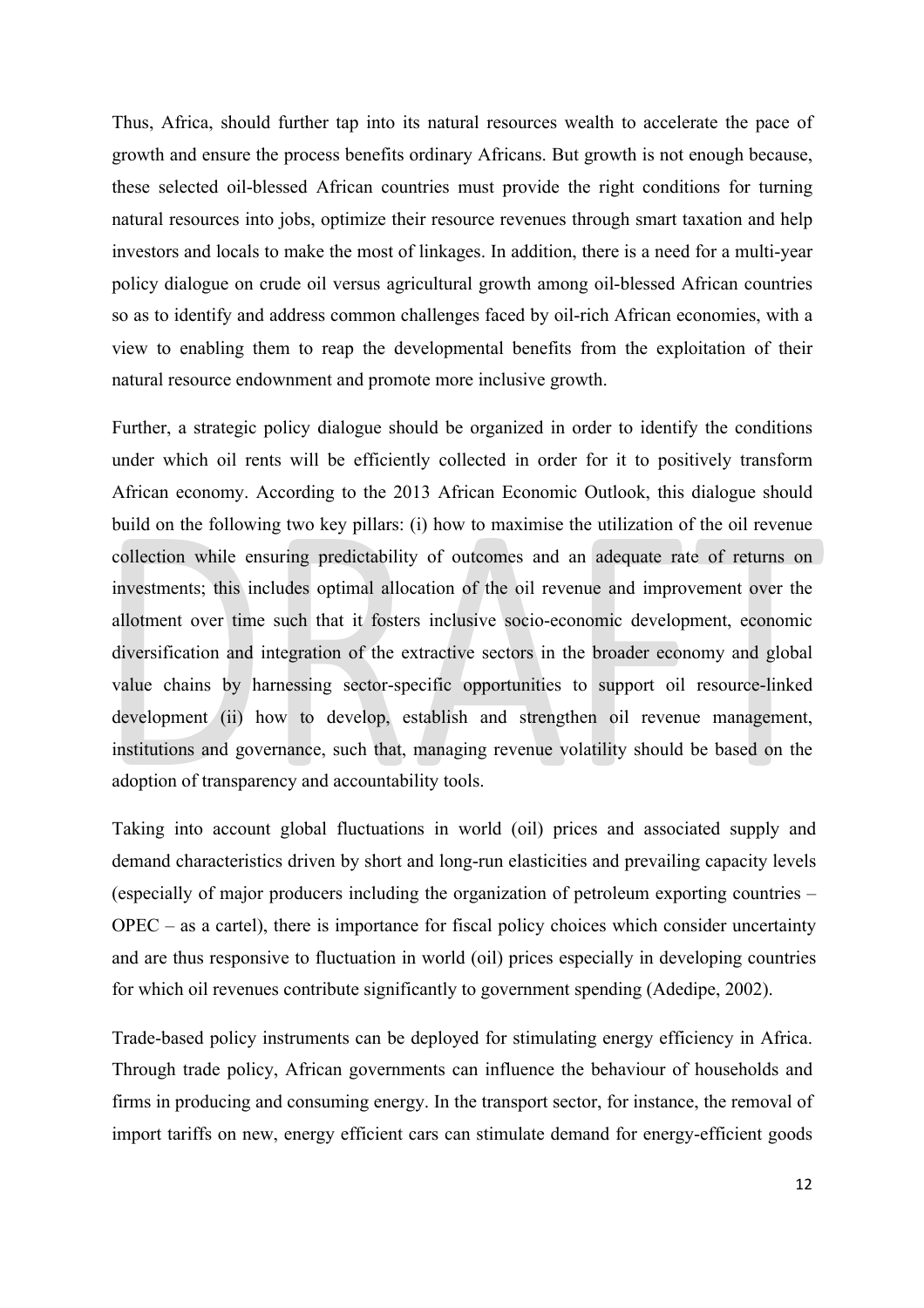and technologies such as energy-saving light bulbs, energy-efficient appliances, renewable energy equipment and modern biomass energy technologies, African governments can stimulate demand by households and firms for energy-efficient goods and stimulate the displacement of traditional biomass technologies by energy-efficient technolgoies in industry and agriculture. African governments should also consider promoting the use of energyefficiency standards and labelling in order to stimulate investment in the supply of energyefficient goods and services.

African needs to exploit the agriculture – oil nexus. The fact remains that both sectors may be in conflict with each in the sense that they compete for the same resources: land, water and human capital. African oil producing countries should need to learn lessons from Australia, whose resource sector accounts for 6% of its economy, with the leading export, iron ore, valued at USD164 billion and accounting for 52% of Australia's total exports in 2011-2012. Australian agriculture exports account for more than 13% of merchandise exports and had a total export value of USD36billion in 2012. Although Africa is richly endowed with mineral resources and is the top producer of diamonds, gold and platinum metals, the continent derives 30 – 40 per cent of its GDP and almost 60 per cent of its total export earnings from agriculture. Africa is confronted by a number of challenges such as lack of cross-ministerial collaboration, community participation, low science and technology expertise, revenue transparency and impact assessment capacity – can be overcome, then there could be synergy between them. There is also a dire need for the development of infrastructure, technological innovation and mechanization, employment and income generation. We need to know the forces that shape the African oil-agriculture nexus; and also develop the best practices for multi-sector government communication and coordination, while assessing ways through which mining companies could uptake corporate social responsibilities, and ways of managing conflicts and disputes. Embark on research to explore the potential synergies between two strong economic drivers – agriculture and oil.

#### **3.2 Mapping A Way Out**

<u> 1989 - Jan Samuel Barbara, margaret e</u>

A United Nations Framework Convention on Climate Change's (UNFCCC) report<sup>5</sup> on climate change implies that less developed countries (LDC's), though the least in terms of

 $^5$  UNFCCC (2006), CLIMATE CHANGE: IMPACTS, VULNERABILITIES AND ADAPTATION IN DEVELOPING COUNTRIES, accessed at http://unfccc.int/resource/docs/publications/impacts.pdf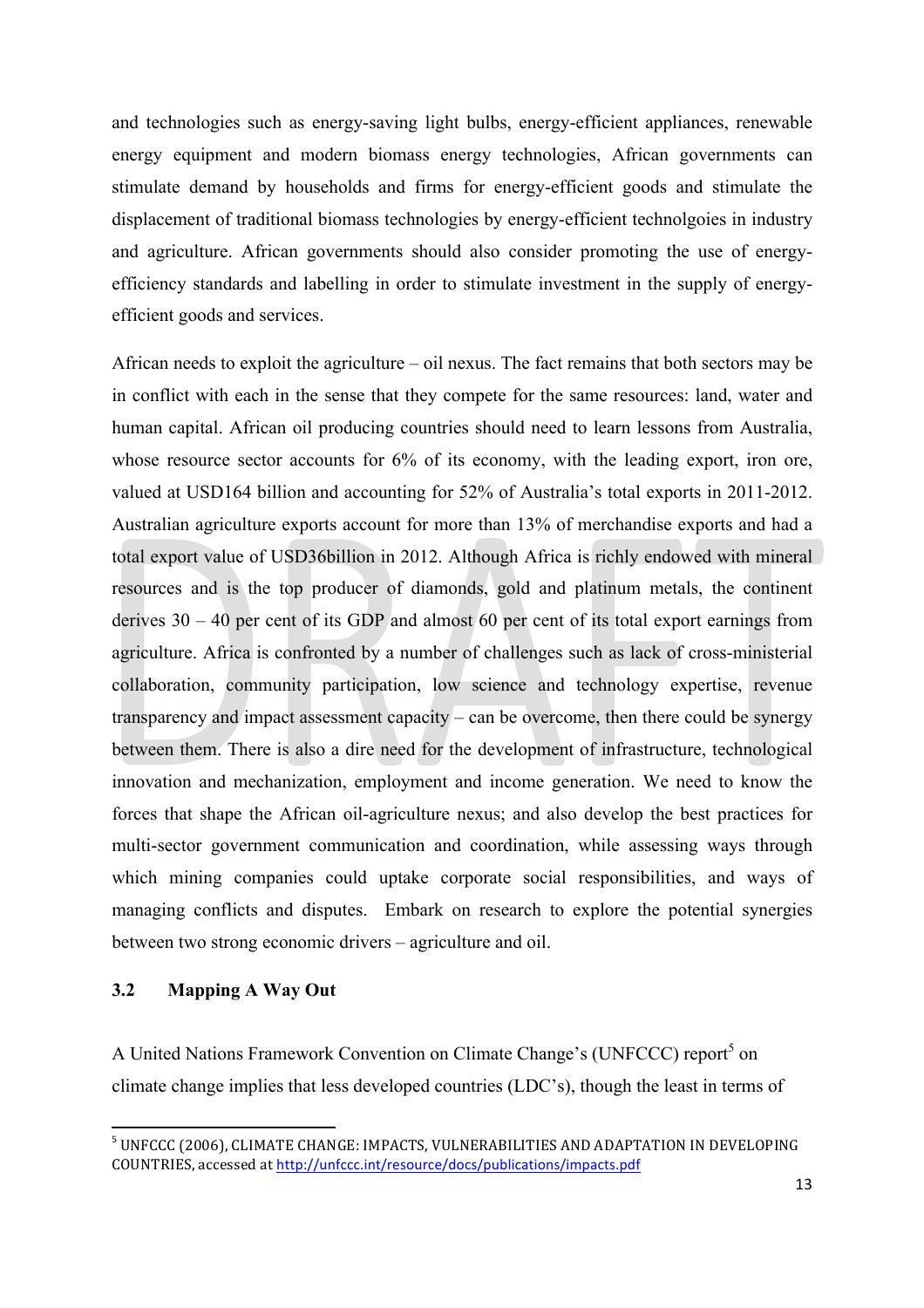prevailing global Green House Gas (GhG) emissions associated with economic and industrial development, will suffer most from the externalities resulting from elevated concentrations of GhG emissions in the earth's atmosphere. This results from the LDC's relative incapacity to adapt to extreme environmental changes in climatic conditions given technological backwardness and overall poverty in terms of quality of institutions. This poverty in terms of institutional quality can also be linked to the mineral resource abundance of Africa; the abundance of which, owing to the existence of a dual-causality between natural resource wealth and quality of institutions is characterized by the possibility of a negative effect of natural resource wealth on institutions (Bulte, Damania, & Deacon, 2005), here produces a reinforcement of backwardization in institutional, Social and Economic Quality. This section of the paper seeks to recommend a practical construction on how to reverse this backwardization.

So how can Africa take advantage of its resource abundance in light of already existing schemes and programmes aimed at improving the "International economic climate", not without consideration of the already existing institutional imperfections which would ordinarily distort any normal process for ameliorating negative externalities?

Here we have to take congnizance of the prevailing realities, as seen earlier in this paper:

- Africa's growth is characterized by insufficient poverty reduction, persistent unemployment, increased income inequalities and political tyrannism;
- It is imperative that Africa's mineral resources be considered by African Governments in Fiscal policies and National Development Plans aimed at advancing the welfare of the people (Hughes, 1975);
- Also according to Hughes (1975), the cost of mineral exploitation, in terms of the bidding away skills from other economic activity will be reduced with economic development – in this case, economic development spurred by references to mineral exploitation with the added dimension of the construction of highly innovative schemes. This point/reality, in essence, when properly/adequately addressed can shift the resultant dual-causality inherent in the natural resource wealth/abundance and degraded institutional quality to the positive side. Just how this can be achieved will be outlined in the following paragraphs.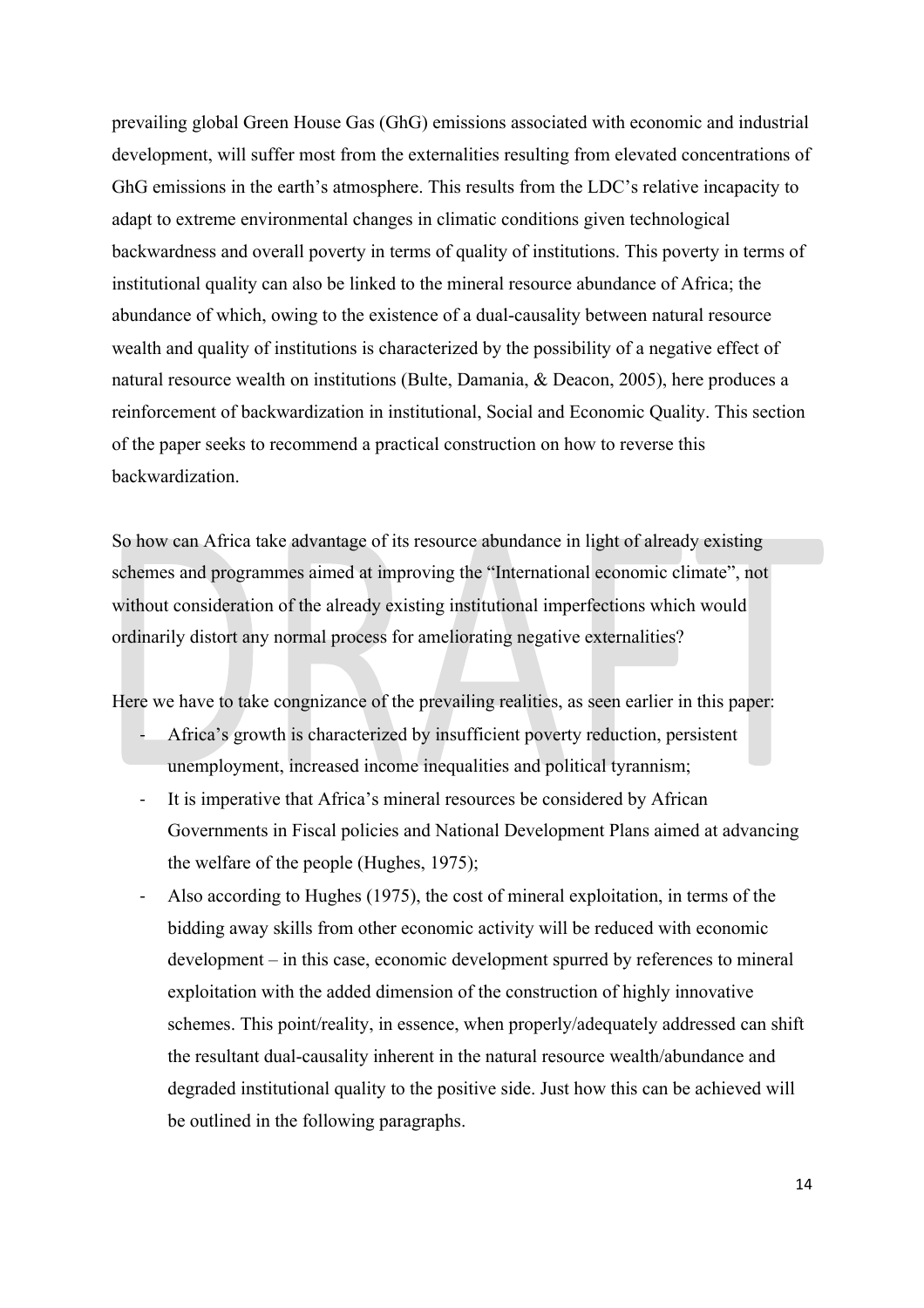Intuitively, from past paragraphs, we can see the resource curse as working (in Nigeria) accordingly, as displayed in the diagram below:



Breaking the Resource Curse would then take the form simplified in the diagram below:

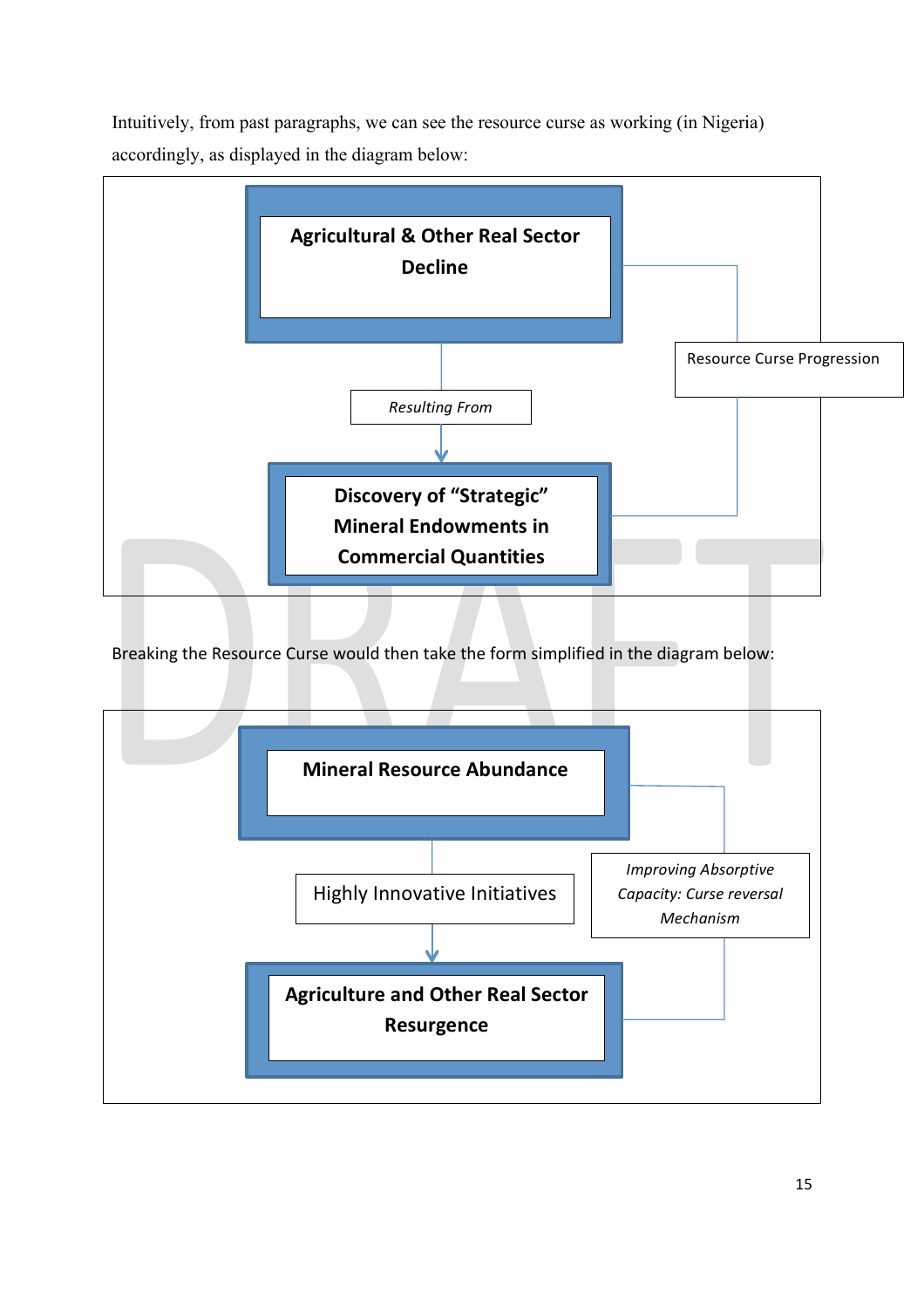A rather robust framework that responds to the 4th objective is the need to adopt innovative commercial instruments - Terranexus Solutions Ltd. The first phase involves providing consultancy services to Oil & Gas (Energy) companies in our respective countries (Nigeria and Ghana) with respect to acquisition of the much needed equipment required to develop the Oil & Gas resource sectors in those economies; the second phase sheds greater light on how we intend to shape our world (Terranexus Solutions Ltd). This phase encapsulates the sustainability aspect of the business – it involves providing consultancy services to companies and governments on how to improve their business environments by investing in sustainable development projects already covered under existing international frameworks like the UNFCCC's Kyoto protocol agreements with stipulated flexibility mechanisms of Clean Development Mechanisms (CDM); Joint Implementation (JI); and, International Emissions Trading (IET). In 2012, only three years remain till 2015 for the evaluation of the achievement of stipulated Millennium Development Goals (MDGs); our goal in the second phase of our business interests is to be key players in the formulation of viable schemes and medium to large scale projects strategic to the achievement of the MDGs, first in Nigeria and Ghana then to the rest of West Africa. We aim to achieve this via thorough (market) research and critical evaluation of all available avenues where both financial and political burdens would be lessened on stakeholders serving as adequate motivation for the inception and completion of suggested schemes/projects.

A crucial component of increased energy efficiency comprises provision of incentives to households and firms so as to switch away from traditional biomass towards more energyefficient technologies such as kerosene, liquefied petroleum gas, natural gas and biogas. Some oil-producing African countries are in a situation where they export crude oil without any value addition to them, and at the same time import refined oil at much higher prices on international markets. Government measures to stimulate domestic and regional refining of crude oil can contribute towards facilitating the shift from traditional biomass to more energy-efficient technologies in some parts of Africa. Examples of policy instruments include providing accelerated depreciation allowances to oil and gas companies that invest in oil refining capacities, and forging cooperative arrangements with such companies under sustainable corporate social responsibility programmes for them. However, such a switch can increase reliance on fossil fuels use, thereby compromising on environmental sustainability.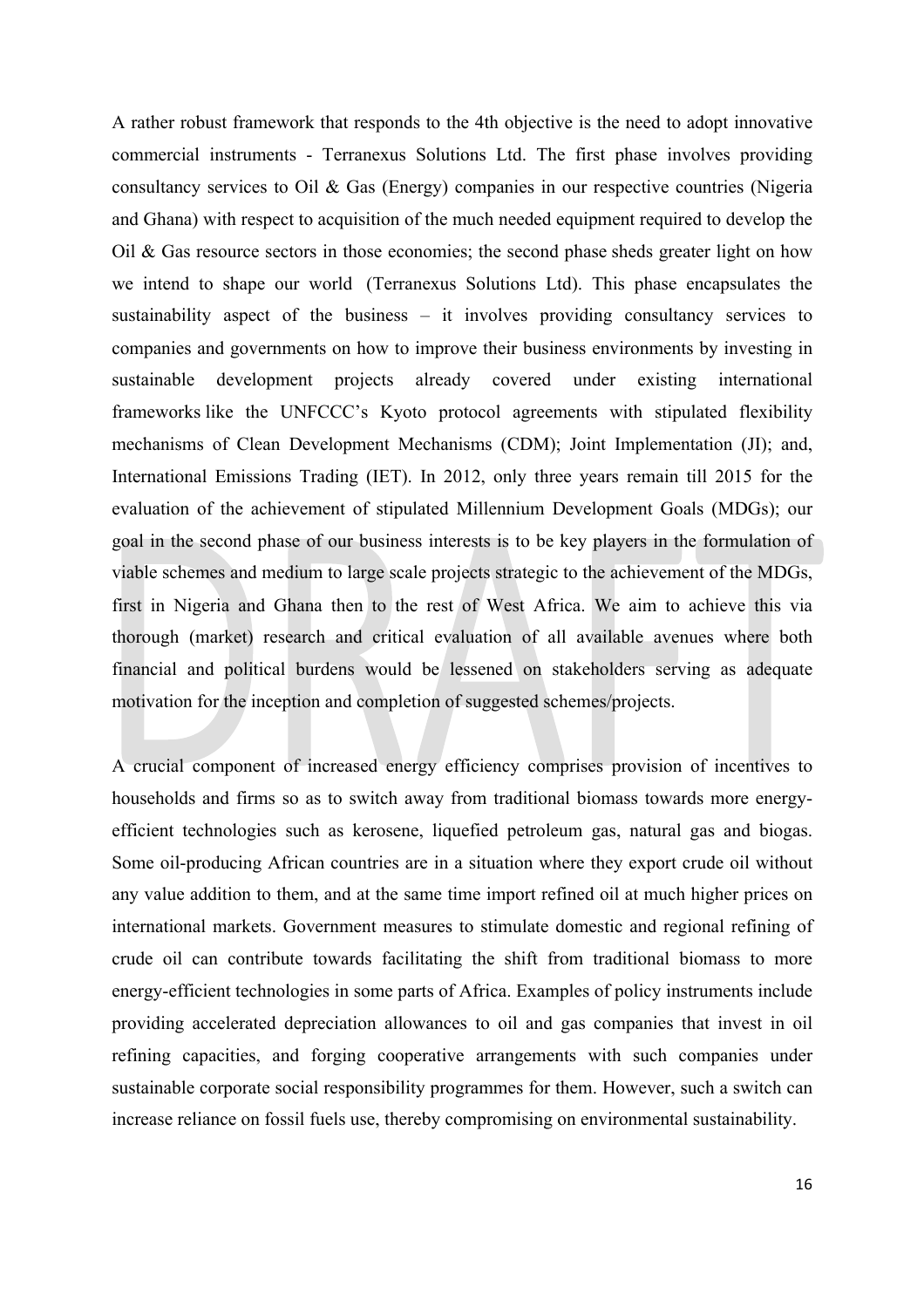### BIBLIOGRAPHY

Adedipe, B., (2002). Nigeria: Maximizing Pro-poor Growth: Regenerating the Socio-Economic database. In: *Overseas Development Institute in Collaboration with Nigerian Economic Summit Group*,  $16^{th}/17^{th}$  of June, 2004, Lagos, Nigeria.

Aviomoh (2010), 'An Appraisal of Oil Rent Collection in Nigeria', University of Aberdeen, Scotland, UK.

Aviomoh, E. O., **G. O. Odularu** & S. Kasim. (2013) Economic Issues, Theoretical Considerations and Policy Bouquet on the Collection of Oil Rents in Nigeria.' *International Journal of Cross-Cultural Studies' Volume 3, Number 1: Spring 2013*

Bjorvatv, K., Selvik, K., (2008). Destructive Competition: Factionalism and Rent-Seeking in Iran. *World Development*. Vol.36, No. 11, pp. 2314-2324. Elsevier Ltd.

Bulte, E.H., Damania, R., & Deacon, R. T. (2005), *'Resource Intensity, Institutions, and Development,'* World Development, 33(7), Pp1029 – 1044.

Busby, G., Isham, J., Prichett, L., & Woolcock, M. (2003), *'The Varieties of Rentier Practice: How Natural Resource Export Structures Affect the Political Economy of Economic Growth,'*  Middlebury College Working Paper Series 0308, Middlebury College, Department of Economics.

Cairns, R.D., (1982). The Measurement of Resource Rents. An Application to Canadian Nickel. *Resources Policy.* 0301-4207/82/020109-08. Butterworth & Co. (Publishers) Ltd.

Hughes, H., (1975). Economic Rents, the Distribution of Gains from Mineral Exploitation, and Mineral Development Policy*. Journal of World development*. Vol. 3, Nos. 11 & 12, pp 811-825. Pergamon Press, Great Britain.

Hughes, H., (1979). Debt and Development: The Role of Foreign Capital in Economic Growth. *World Development*, Vol. 7. Pp.95-112.

Kemp, A.G., (1987). Petroleum Rent Collection Around the World*. Canadian Public Policy*. Vol.15, No.1. (Mar., 1989), Pp.117-118.

Kemp, A.G., (1992). Development Risks and Petroleum fiscal systems: a comparative study of the UK, Norway, Denmark and the Netherlands. *Energy Journal.* Vol.13. No.3. Pp.17-39.

Kemp, A.G., (1992), Petroleum Policy Issues in Developing countries*. Energy Economics.* Feb. 1992. 0301-4215/92/020104-12. Butterworth-Heinemann Ltd.